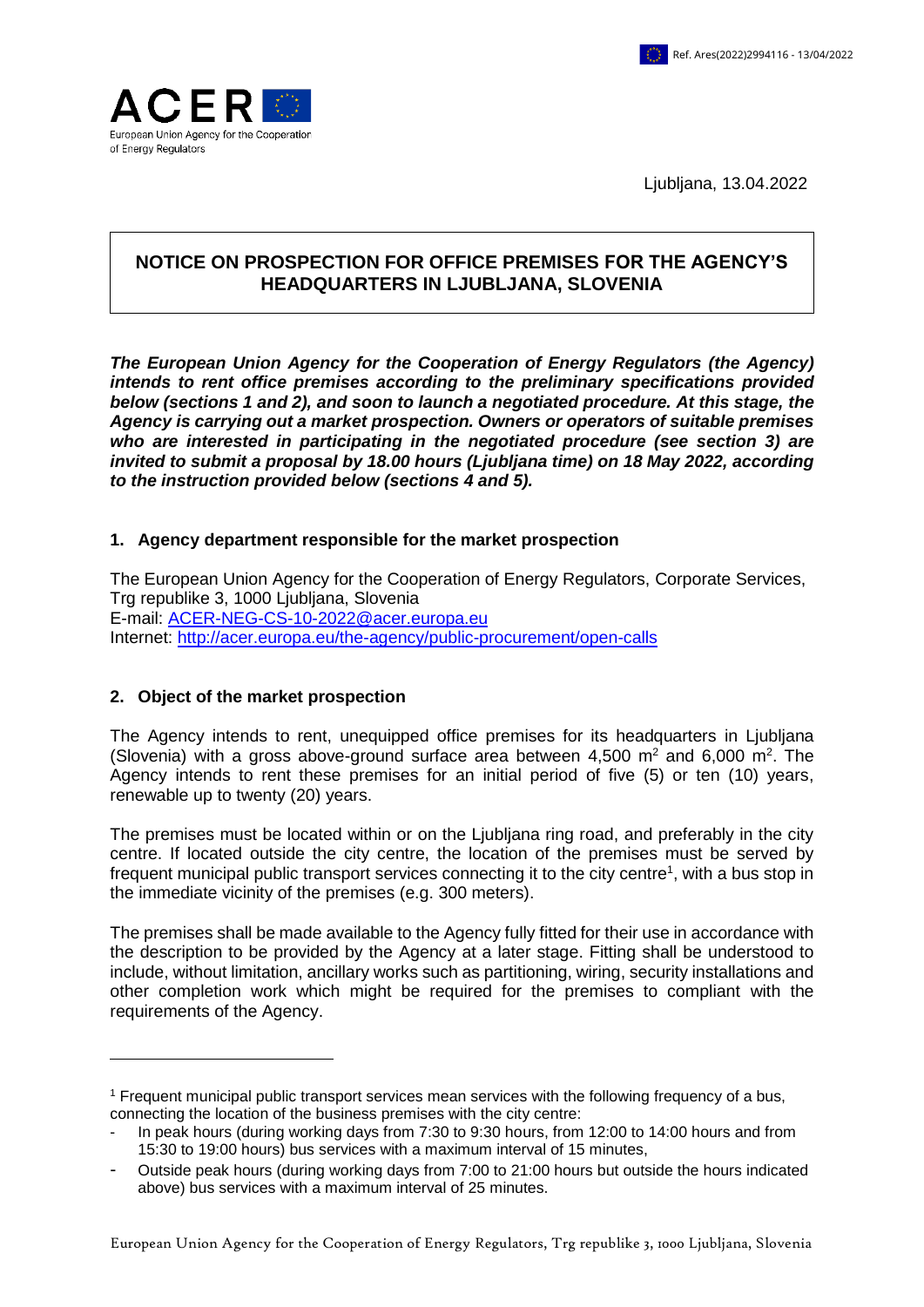The premises shall be located in a single building complex intended exclusively for business activities and shall form a functionally self-contained whole. The Agency will not share office space with other occupants, but accepts mixed occupation of the base of a building on condition that it functions independently and completely separately from the proposed office space. This applies particularly to building technology, vertical and horizontal movement, points of access and emergency exit routes.

The premises should be suitable to accommodate office space for approx. 250 staff members, conference facilities and other ancillary services, which shall be for the Agency's exclusive use.

# **3. Availability of the premises**

The business premises should be made available by 30 November 2023 or, in case of newly built premises, be available to lease at the latest by 30 November 2025.

### **4. Procedure**

 $\overline{a}$ 

On the basis of the proposals received within the stated deadline (see section 6 below), in line with Article 33(11) of Regulation (EU) 2019/942<sup>2</sup>, in line with Article 89 of Decision No 8/2019 of the Administrative Board of the Agency for the Cooperation of Energy Regulators of 21 June 2019 on the Financial Regulation of the Agency for the Cooperation of Energy Regulators and point 11(1)(g) of Annex I of Regulation (EU, Euratom) 2018/1046 of the European Parliament and of the Council of 18 July 2018 on the financial rules applicable to the general budget of the Union<sup>3</sup>, the Agency plans to launch a negotiated procedure without prior publication of a contract notice.

The current stage will be concluded with the pre-selection of proposals complying with the Agency's requirements. The Agency will then launch a negotiated procedure, inviting proponents of preselected proposals, but not necessarily them only.

This notice is not in any way binding on the Agency as regards contract award procedures. The Agency reserves the right, at any time, to renounce or cancel this notice, without proposers being entitled to claim any compensation. Prior to, or during, the negotiated procedure, the Agency will not sign any exclusivity contracts or similar clauses in favour of any proposer.

### **5. Requirements on the content of the proposals**

The information contained in the proposal shall include, as a minimum, the following:

- The name and full address of the commercial real estate (i.e. commercial building).
- Proponent's name, address and contact details.

<sup>2</sup> Regulation (EU) 2019/942 of the European Parliament and of the Council of 5 June 2019 establishing a European Union Agency for the Cooperation of Energy Regulators, OJ L 158, 14.6.2019, p. 22.

<sup>3</sup> Regulation (EU, Euratom) 2018/1046 of the European Parliament and of the Council of 18 July 2018 on the financial rules applicable to the general budget of the Union, amending Regulations (EU) No 1296/2013, (EU) No 1301/2013, (EU) No 1303/2013, (EU) No 1304/2013, (EU) No 1309/2013, (EU) No 1316/2013, (EU) No 223/2014, (EU) No 283/2014, and Decision No 541/2014/EU and repealing Regulation (EU, Euratom) No 966/2012, OJ L 193, 30.7.2018, p. 1–222.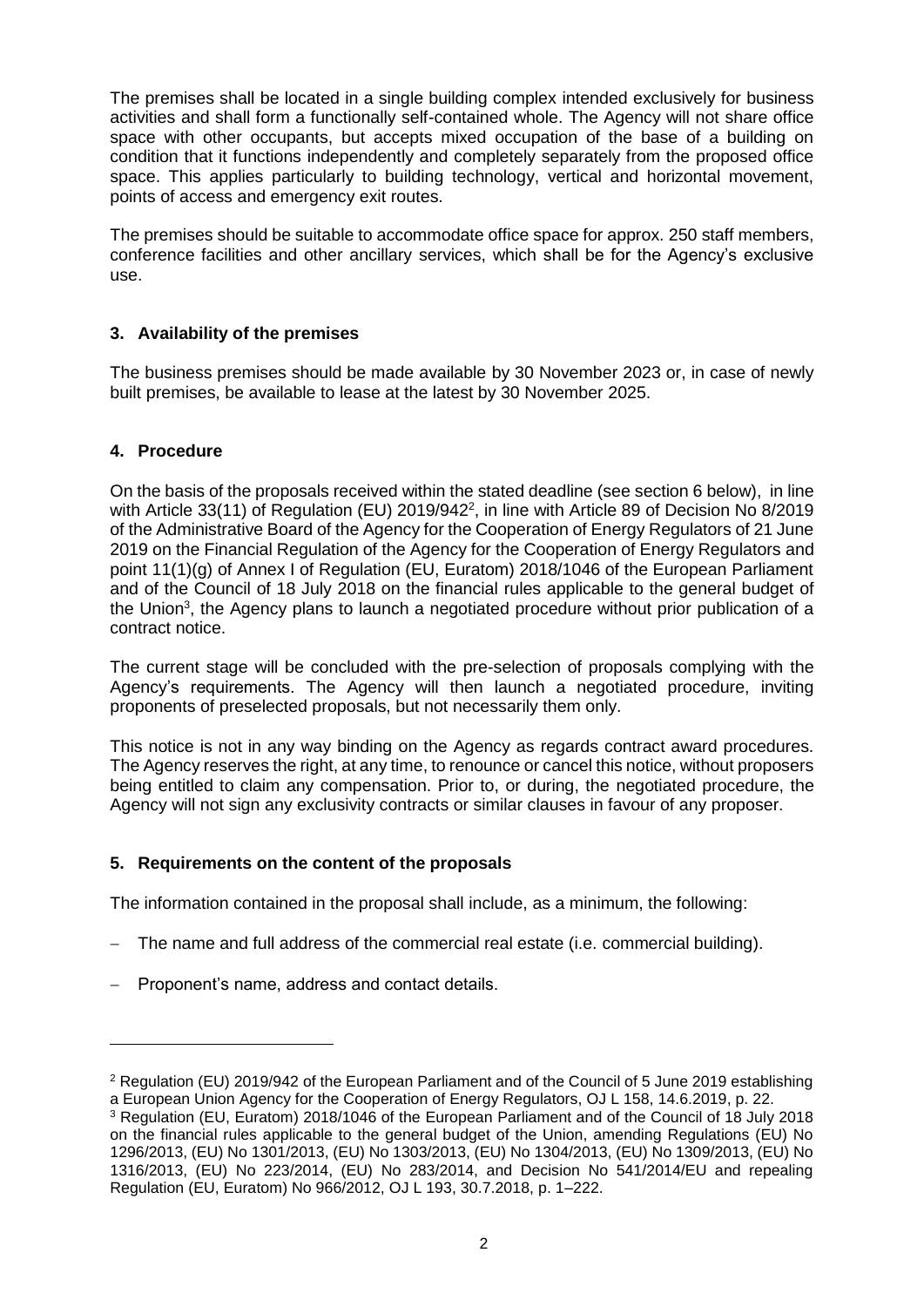- Owner's name, address and contact details, and particulars, where these are different from those of the proponent,
- A description of the base building (the term 'base building' refers to the building proposed before the specific improvements for the Agency are made) including, as a minimum, the information when the commercial building was built and the last time it was renovated.
- 1/100 scale drawings (floors, façades, cross-sections) of the base building. In case this is not available, an explanation needs to be provided, indicating when this would be available.
- $-$  A table giving the surface areas ( $m<sup>2</sup>$ ) per floor and type of above-ground surfaces (offices, archives, miscellaneous) and basements.
- For an existing commercial building, a copy of the use permit for commercial premises according to the Slovenian legislation.

In case the building does not hold the use permit yet, a copy of the building permit and a time schedule of steps needed to obtain the use permit and the indicative time (i.e. month and year) when the use permit is expected to be issued.

- For buildings to be built and available to lease by 30 November 2025, a copy of a building permit for the building according to the Slovenian legislation, and, in particular:
	- a) In case the building does not hold the building permit yet:
		- a time schedule of steps needed to obtain the building permit;
		- $-$  the indicative time (i.e. month and year) when the building permit is expected to be issued;
		- $-$  the indicative time (i.e. month and year) when the use permit is expected to be issued;
		- the indicative time (i.e. month and year) indicating the steps to be undertaken for the building to be built and available to lease by 30 November 2025.
	- b) In case the building holds the building permit:
		- a time schedule indicating the steps needed to obtain the use permit;
		- the indicative time (i.e. month and year) indicating the steps to be undertaken for the building to be built and available to lease by 30 November 2025.
- $-$  The minimum and maximum available lease area in m<sup>2</sup>.
- The minimum and the maximum estimated time required to carry out the fitting out.
- Expected time of availability of commercial premises excluding the time needed for the fitting-out of premises (i.e. month and year).
- Information on the parking availability and bike and/or electric bike and scooter storage in the building.
- Information on the parking availability in the vicinity of the building.
- Information on the vicinity of public transport (i.e. frequent municipal public transport services connecting the building to the city centre, with a bus stop in its immediate vicinity and (max. 300 meters walking distance from the main entrance of the proposed building)).
- Building energy performance certification, if available.